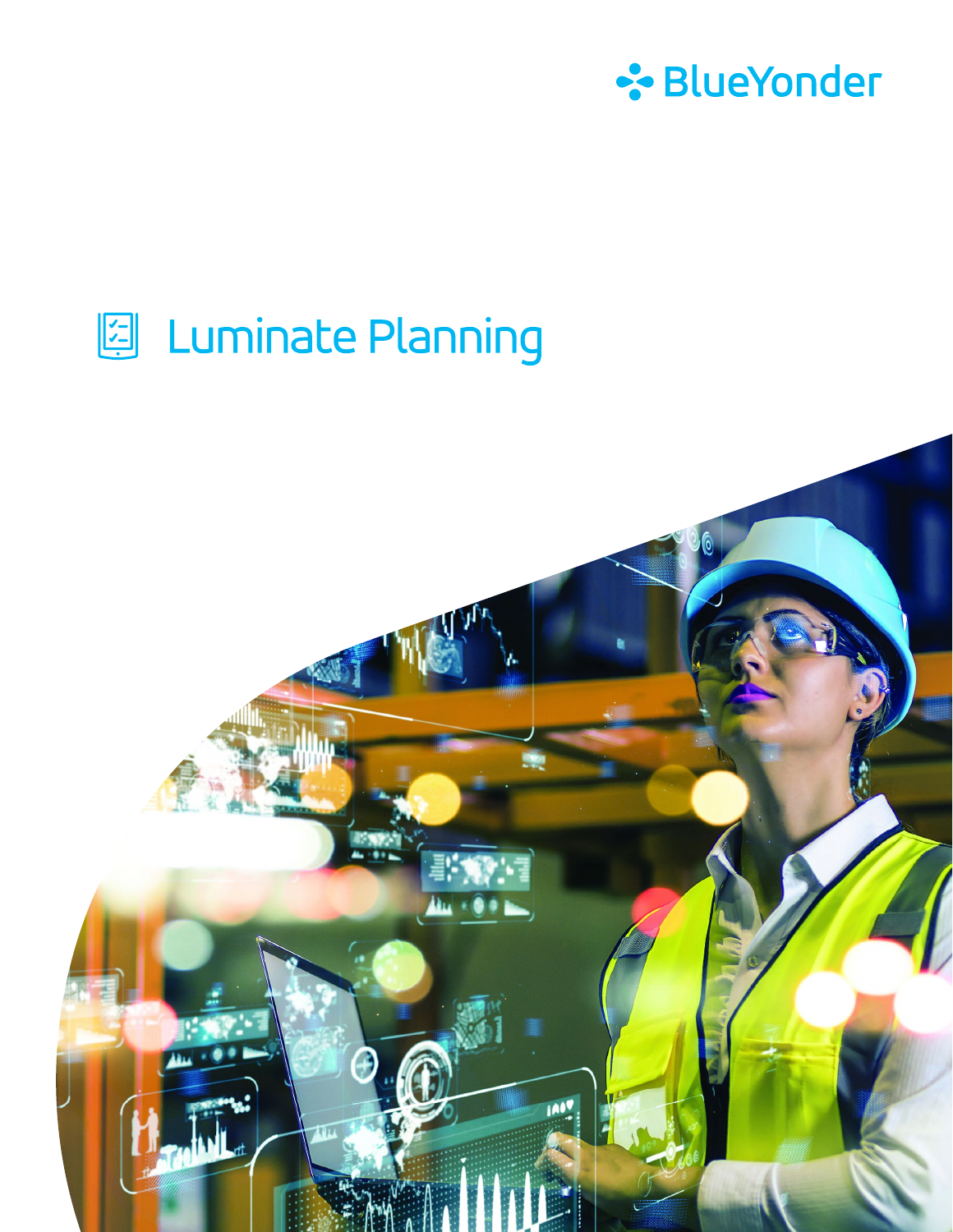# **Advanced Warehouse Replenishment**

### Challenge: Achieving profit and merchandising objectives through optimal inventory and service levels

Today's retail and wholesale distribution companies are increasingly pressured to more profitably manage their largest financial asset – inventory. This requires finding new ways to keep shelves stocked with the right merchandise, while also juggling challenges such as overstocks, out-of-stocks, short shipments, vendor minimums/maximums and buyer productivity. In order to maximize service levels and decrease lost sales while minimizing all inventory costs, companies must be able to determine accurate SKU-level seasonal forecasts and use these forecasts to set profitable inventory policies that drive optimized ordering.

### Solution: Profitably managing inventory investment economics

With more than 25 years of experience, Blue Yonder Software offers the world's most advanced forecasting, replenishment and allocation solutions. The highly scalable advanced warehouse replenishment capabilities enable you to optimize forecasting and replenishment performance and inventory levels at your distribution centers (DCs). Blue Yonder's advanced warehouse replenishment

#### Key Benefits:

- Creates accurate demand forecasts and focuses on profitable inventory buying – to the SKU level
- Tracks seasonal patterns and suggests seasonal profiles
- Reduces inventory while increasing service
- Proactively manages promotional orders and profiles
- Produces suggested order quantities given service level expectations
- Improves buyer productivity
- Supports single-site or multiple-location DCs and multi-tier distribution networks
- Reduces lead time
- Automates stock transfers to reduce purchases where overstocks exist
- Helps plan transferring inventory from closed locations
- Enhances deal and forward-buy profits
- Increases turns and greatly improves customer relationships
- Offers a quick implementation

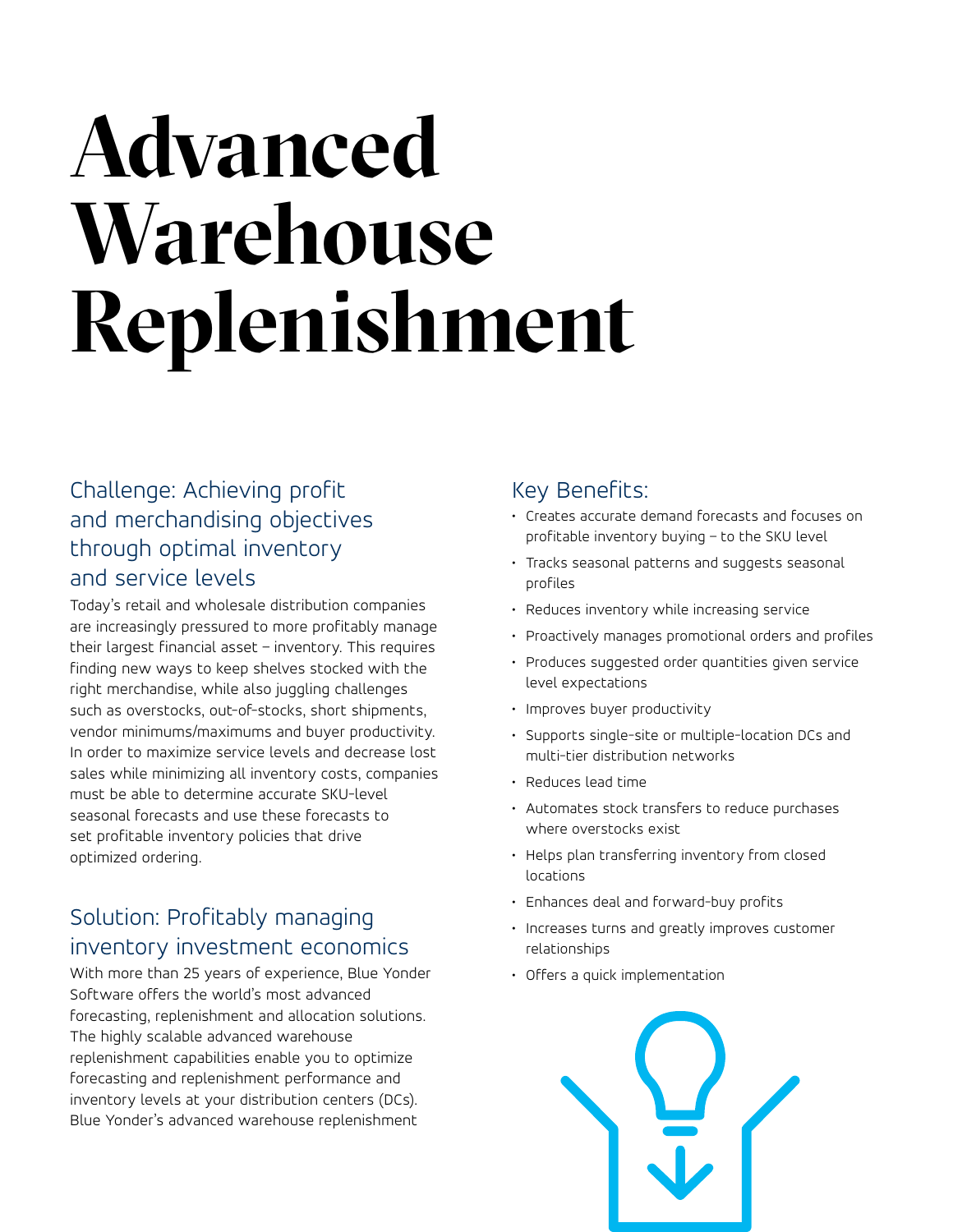capabilities balance carrying and acquisition costs to ensure the most profitable returns, superior DC execution and improved stock availability. This bestpractice solution is proven to work in hundreds of companies worldwide across a wide variety of industries, enabling fast results with computerassisted ordering.

#### Realizing more profitable replenishment

Blue Yonder's advanced warehouse replenishment capabilities empower your buying organization to order in the most economic order cycle, as well as plan and execute promotions and forward-buy opportunities. Advanced, predictive algorithms enable buyers to formulate precise demand for every SKU/ location, driving highly accurate forecasts and clear understanding of sales and product movement based on actual, tracked demand patterns. By facilitating long-term, precise planning and purchasing effectiveness, you will decrease inventory investment while driving top-line revenue.

#### Focus on profitability in purchasing decisions

With Blue Yonder's advanced warehouse replenishment capabilities, you are not limited by fixed order cycles or safety stock levels. The application produces suggested orders by calculating inventory quantities based on scientific forecasts that incorporate demand, lead time, profitability and service level goals. By utilizing information about supplier discounts when suggesting replenishment quantities, you'll also minimize your acquisition and ordering costs.

The solution compares orders with vendor prerequisites and restrictions to guarantee vendor compliance and avoid purchasing penalties. For balanced inventory levels and a profitable supply chain, it also evaluates and executes the purchasing needs of planned promotions and special events while automatically incorporating special DC needs and demands.

#### Accomplishing efficient order frequencies

With its built-in order simulator, Blue Yonder's advanced warehouse replenishment capabilities consider demand and lead-time forecasts, service level goals, discounts and supplier constraints when recommending the most profitable order cycle for each supplier and item. It then balances the variables of placing and handling orders with those of carrying both safety stock and the required turn inventory to determine optimum purchasing frequency for all merchandise.

#### Flexible forecasting management control

You need multiple forecasting methods to manage the thousands of items in your warehouses and hundreds of associated buying properties. Blue Yonder's advanced warehouse replenishment capabilities determine the most accurate forecasts by tracking demand patterns for new, promotional, seasonal and slow-moving products. You can also pattern new product-line forecasts after existing items and quickly and easily adjust to anticipated variations in product movement. History exceptions and order problems such as short ships or overdues and items in service level jeopardy are displayed daily for buyer review. With superior reporting functionality, such exceptions can be addressed before they hurt profitability.

### Enhancing buyer productivity, supplier performance and collaborative relationships

Blue Yonder's advanced warehouse replenishment capabilities maximize buying and inventory management team operating efficiencies by streamlining and automating laborintensive tasks, reviewing every item in every location, every night, and generating exception management notifications for prioritized workflows and quick problem resolution.